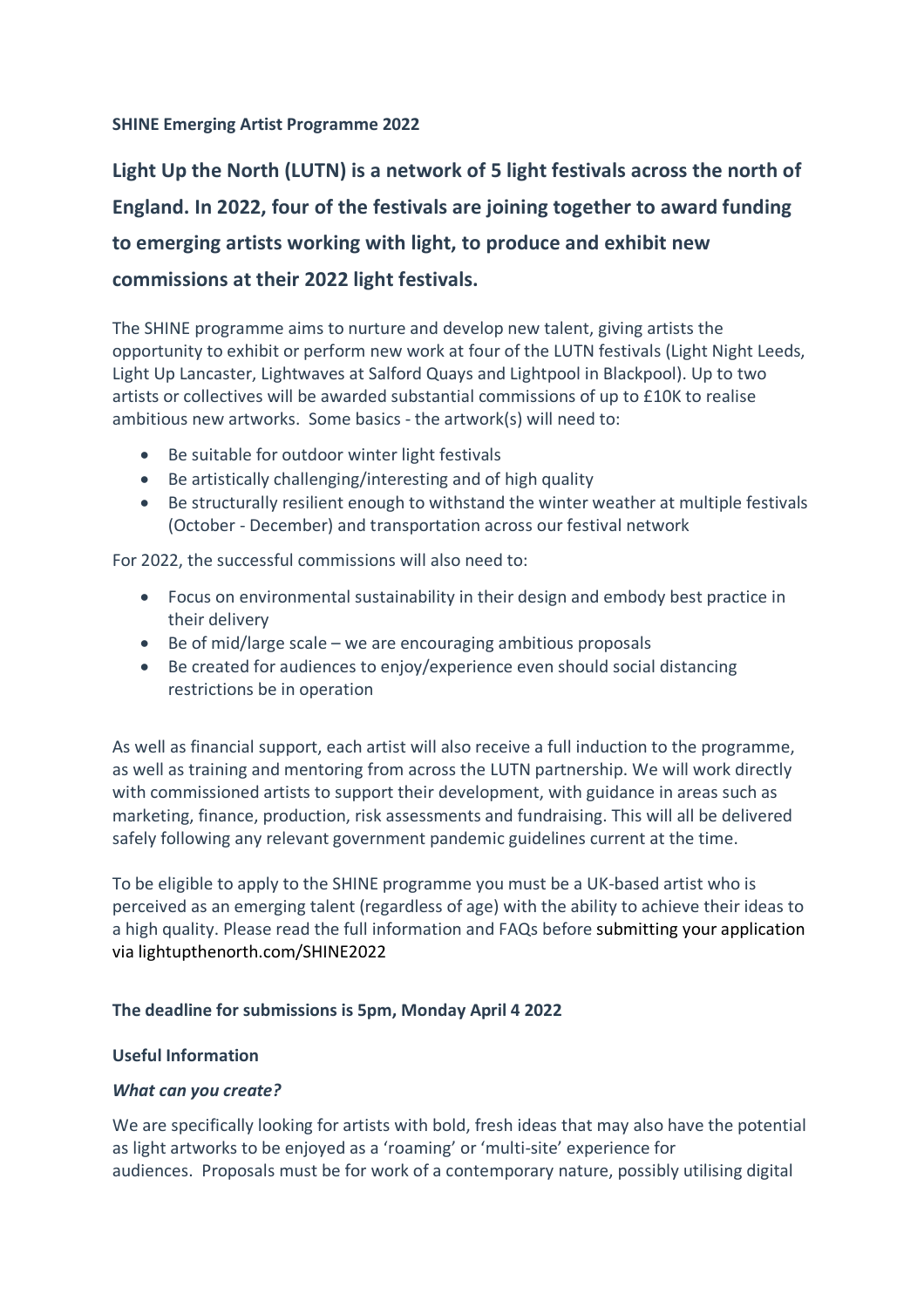technology, where the creative use of light is the basis for the idea. The artwork needs to be weather-proof, able to withstand strong winds, be structurally sound (if applicable) and be suitable for presenting outdoors at our locations and timescales. We are, naturally, interested in work which, if necessary, cold cater for large socially distanced audiences, and activities or events which are accessible to families.

# *The LUTN festivals where you will be exhibiting:*

Light Night Leeds (Leeds) – http://www.lightnightleeds.co.uk

Lightpool (Blackpool) - https://www.visitblackpool.com/things-to-do/festival

Light Up Lancaster (Lancaster) - http://lightuplancaster.co.uk

Lightwaves (Quays Culture at Salford Quays) – http://quaysculture.com

The festival programmes vary and their themes for 2022 are quite broad and you will not be expected to specifically address them. For example, Light Night Leeds has a wrap around theme of 'Play' while Light Up Lancaster's 'Turning Points' simply invites artists to reflect those times in life – personal, social, scientific & environmental – when things could go one way or another.

*NB Each festival will provide standard infrastructure support for your arriving artwork, however all artists fees and artwork production costs must be factored into your commission award.*

#### *How we assess your application*

A panel of LUTN partners involved with curating SHINE 2022 will assess all applications. We aim to ensure the selected commission(s) will be high-quality work and afford the best experience for artists, audience members and locations. They will assess the applications based on 4 areas:

- Artistic quality *– the strength & quality of the idea and the artist's previous work.*
- Public experience*- who it is aimed at and how will the public engage with it?*
- Financial viability *– can all elements of the activity be delivered effectively within budget?*
- Project management *can the piece be created within the time available? Is the work durable enough for the festival dates? What materials are you using when considering the environmental impact and outdoor display?*

# *When will you find out?*

The deadline for submissions is **Monday April 4 2022**. We will shortlist and arrange interviews with artists where applicable in the 2 weeks following, with a provisional interview dates during w/c **Monday April 18 2022**.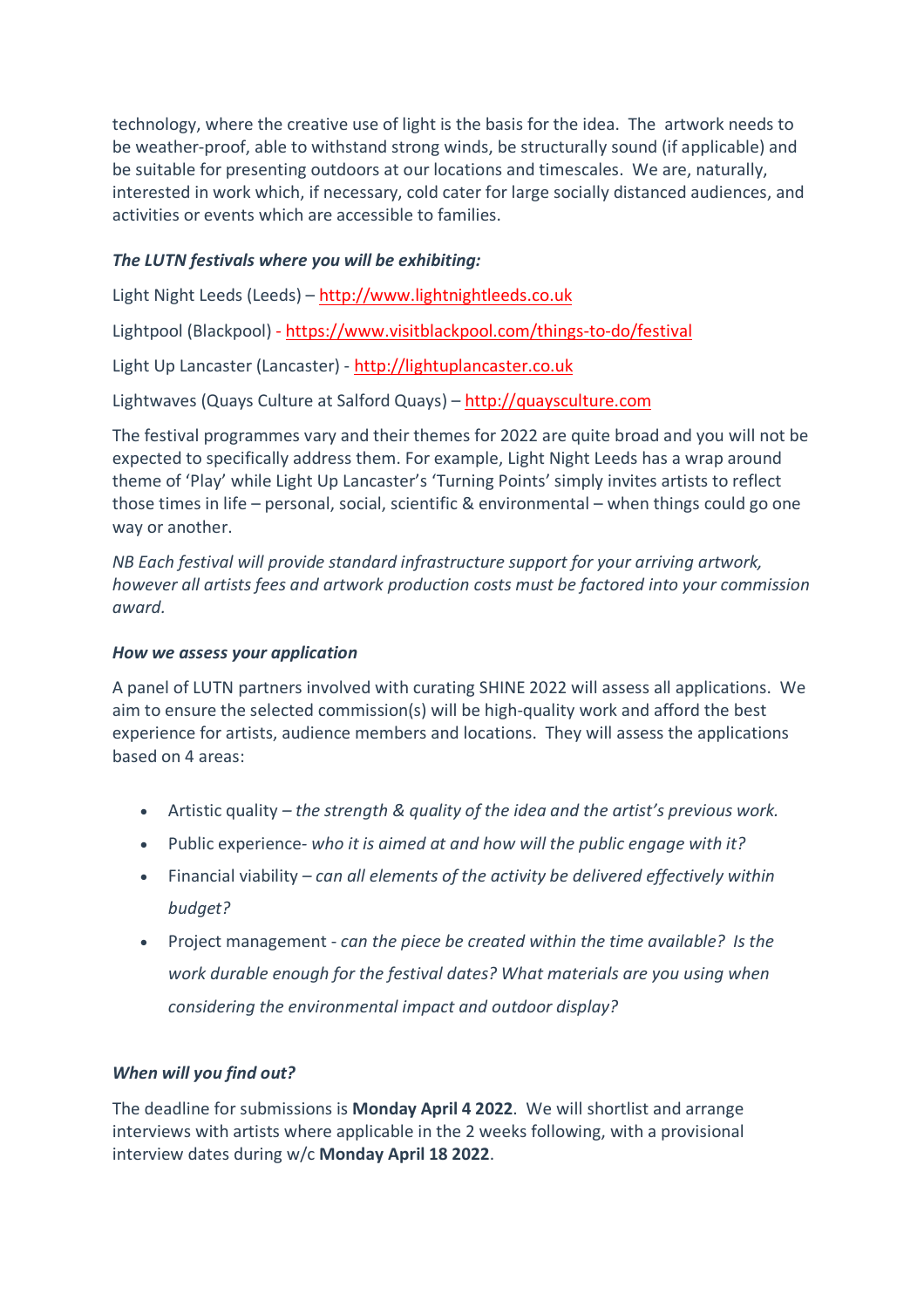#### *Things to consider when completing your application:*

- Be clear about your project aims and the artistic idea behind the work. *How can you demonstrate quality through examples of your previous work?*
- Be specific about who your work is aimed at. *Can the public engage with your work in an interesting way while social distancing? What do you want the audience to get out of your work, and what impact will it have?*
- Demonstrate how your project can be realised for the budget available. If you require match or additional finance for your project let us know which funding schemes or sponsorship you plan to apply for. *(Please bear in mind that the festivals are partly funded through Arts Council England and you therefore may not be eligible for additional funding through any of their schemes.)*
- Give a clear indication of how your project will be managed from start to finish including the type of location(s) you would like to use and how work will be delivered on the night.

**N.B. Each festival is currently in the planning phase for their 2023 events so we are also interested to hear about exciting, distinctive proposals from light artists that are likely to require a longer development period or might exceed the available budget for SHINE 2022. Should your proposal fall into this category contact us via the Light Up The North network at: shine2023@lightupthenorth.com**

#### **Timing**

Our festival activities generally take place in the evenings, for the dates/periods listed below. You must produce an artwork that can exhibit for this period of time and tour to all 4 of the commissioning light festivals. You will also need to consider your install / de-rig schedule.

- Leeds: 13 14 October for Light Night Leeds
- Blackpool: 14-29 October, with an Art Trail commencing Monday 17, for Lightpool
- Lancaster: 4 5 Nov for Light Up Lancaster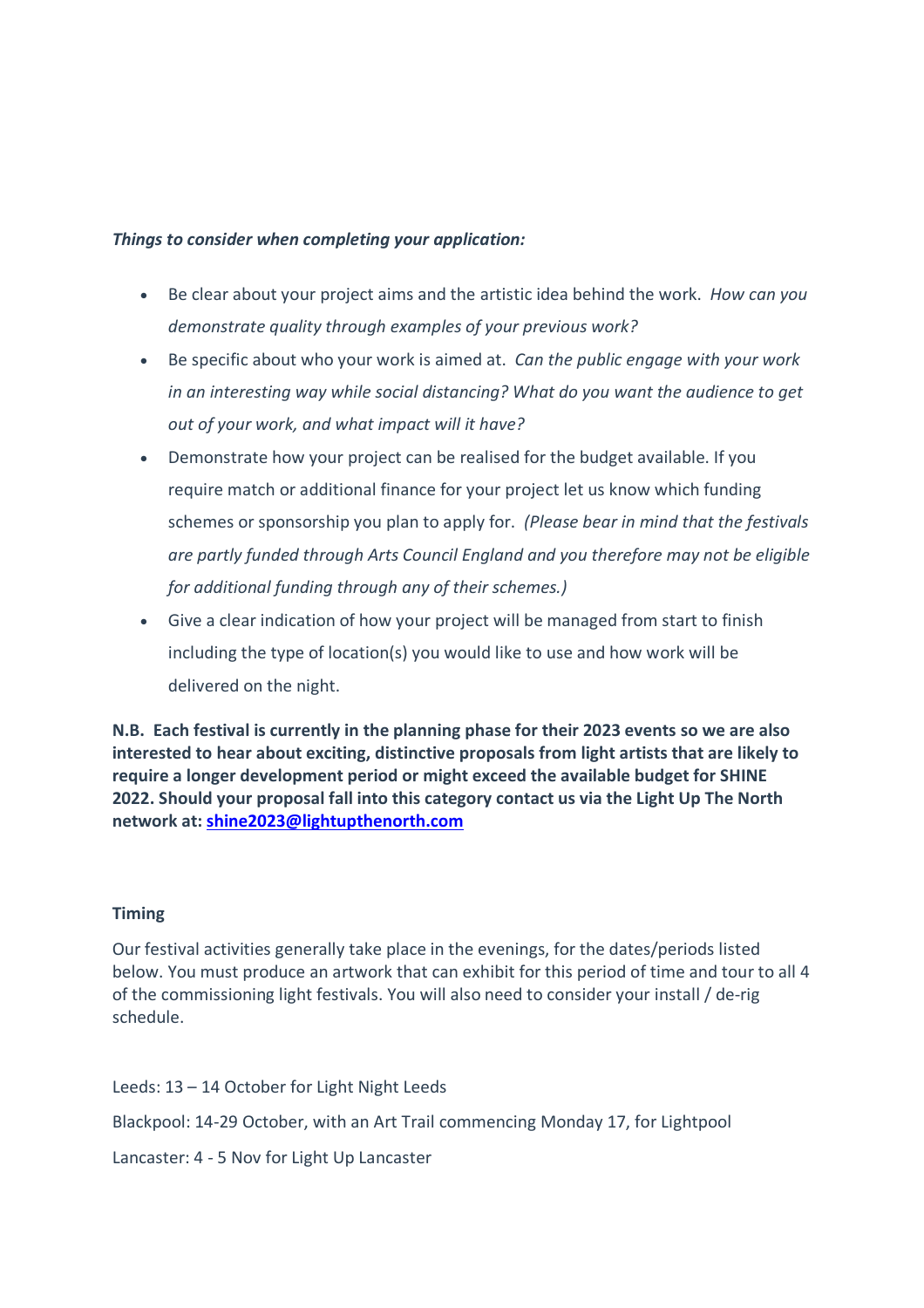## Salford: 2 – 11 December for Lightwaves

# *Note: There is a close proximity in dates for the Leeds and Blackpool light festivals. As such, Blackpool has agreed to flexibility in dates for presenting the SHINE commission(s) there.*

## **Finance**

The SHINE commission will include all artist fees and materials. If needed, you can apply for match funding from other sources, but ensure you have planned and prepared to do this. Funding will be given to artists based on the quality of their idea and will need to include all technical, installation, operational and material costs, although reasonable travel and transportation costs will be considered separately . Accommodation can be provided by the host festivals if required. Other costs such as meals and general overheads must be factored into the commission.

## **Terms and conditions.**

By applying to be a SHINE artist you agree:

- Your project/activity will be ready for exhibition at all four 2022 festivals
- Your work is deliverable within the timescale of the programme and will be delivered on budget.
- To attend an initial induction, production meetings and site visits where reasonably required.
- You must have relevant Public Liability Insurance for your activity, to a minimum £5 million cover.
- To supply, in advance, copy and images for marketing purposes as and when required
- To provide evaluation feedback on completion of the commissioning fund, in line with the framework provided

#### **Support**

We can offer successful applicants:

- Production advice and practical support, including technical and producing support
- Training and mentoring
- On-site production support including security, event staff and volunteer stewards
- Profiling through festival PR and marketing campaigns